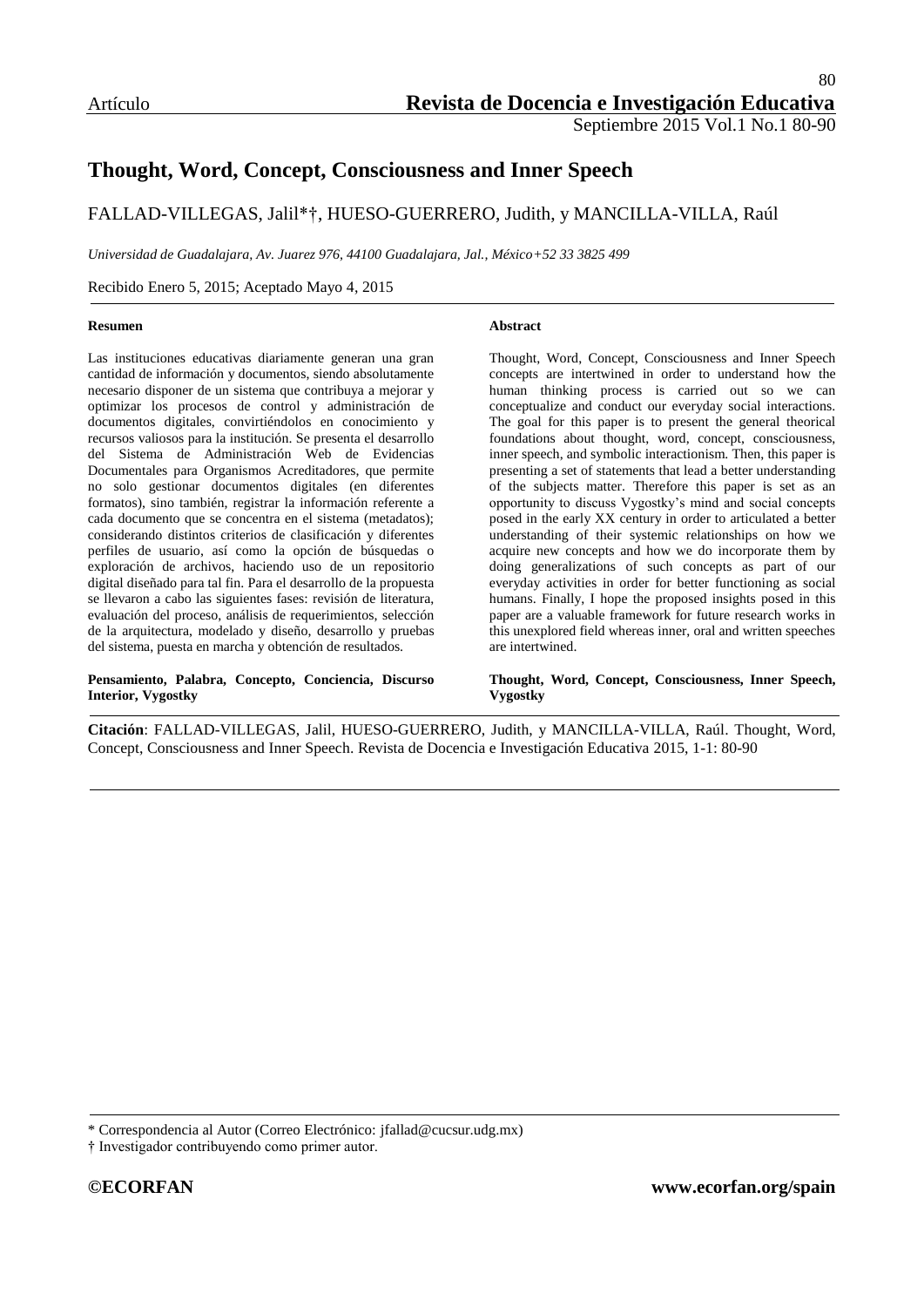### **Introduction**

The inner speech as well as many other mental functions has remained almost entirely unexplored. So little has been done regarding this issue. Vygostky has stated "…*the issue of the relationship of thought to word remains the most confused and least developed aspect of the problem…*(page 43)" It seems to be that this statement is still valid nowadays. For Vygostky, in order to analyze the inner speech rather to be decomposed into its elements and must be analyzes of its units in order to make possible to see the relationship between the individual"s needs or inclinations and his thinking providing a more accurate and clear understanding about inner speech.

The study of the thought and word has different approaches such as Piaget's and Vygostky"s approaches.

In this paper, Vygostky point of view will be reviewed. For Vygostky (1987), the generalization in word meaning is an act of thinking in the true sense of the word where its meaning is an inseparable part of the word. The author stated the need of meaning in a word because a word without meaning is not a word, but an empty sound. When sound is divorced from human thought it loses the characteristics that makes it unique as a sound of human speech; it is placed within the ranks of all other sounds existing in nature.

For Vygostky, the social interaction is impossible without signs and is also impossible without meaning. In addition, the social interaction presupposes generalization and the development of verbal meaning.

Only when we learn to see the unity of generalization and social interaction is it possible to begin to understand the actual connection that exists between the child"s cognitive and social development. Nevertheless, a unity of thinking and speech is a unity of generalization and social interaction, as well a unity of thinking and communication.

### **Origin and Development of Concepts or Word Meanings**

The concept is a complex and true act of thinking that cannot be mastered through simple memorization and the word is a generalization of the most elementary type. Thus, when the child first learns a new word, the development of its meaning is not completed but has only begun. Furthermore, scientific concepts are simply learned or received in completed form through the processes of understanding, learning, and comprehension.

Thus, as Vygostky (1999, page 49 and 171) has written "…*the word is almost always ready when the concept is ready…*", but it is impossible to transfer word meaning mechanically from one head to another through other words. In addition, the direct instruction in concepts is impossible because the child will move from elementary generalizations to higher forms of generalization. This process will be completed with the formation of true concepts and the emergence of higher types of concepts will inevitably influence existing spontaneous concepts.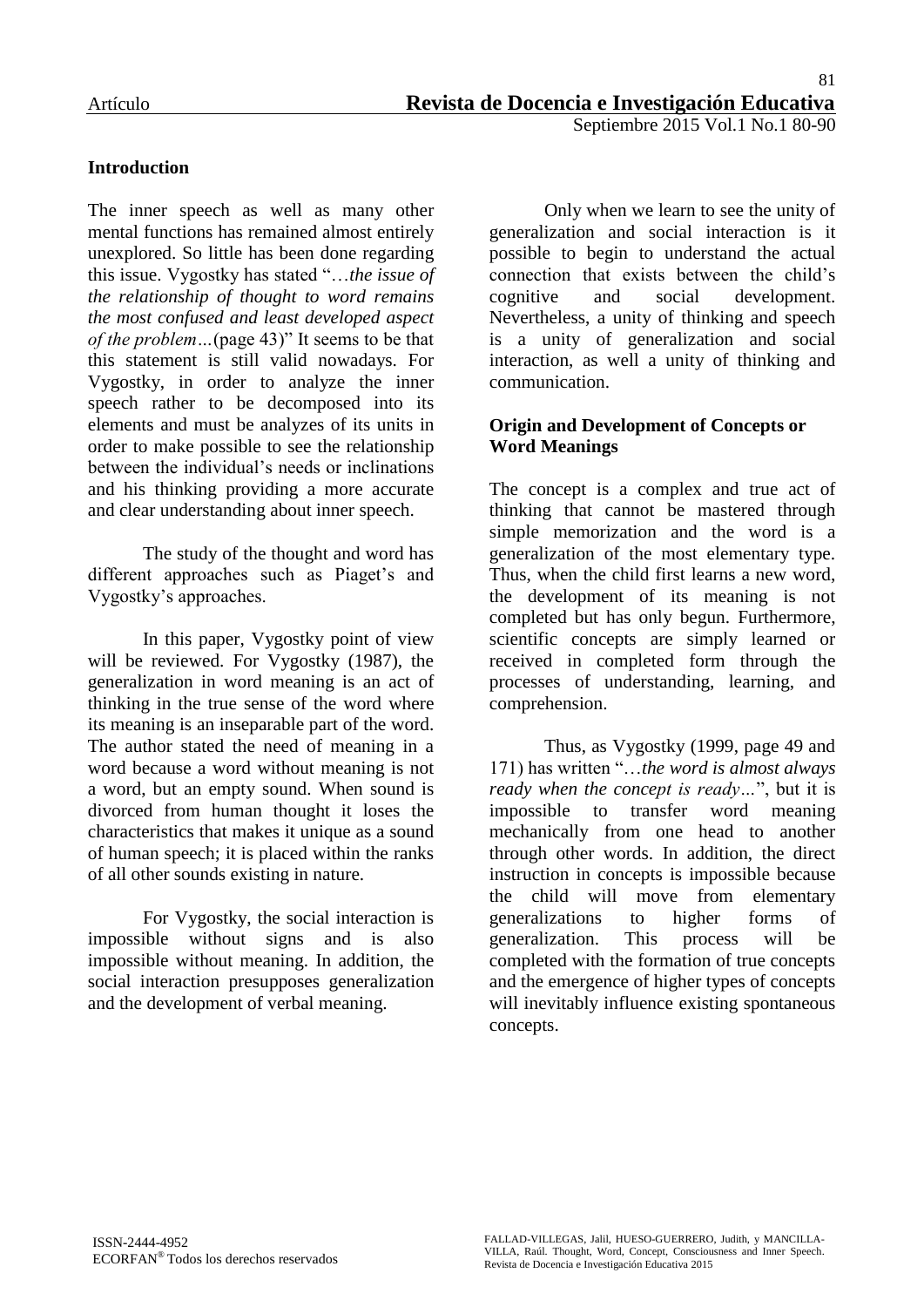The development of concepts by any person represents the semantic aspect of speech development. In addition, the development of concepts and the development of word meaning are one and the same process. The development of word meanings will manifest the regularities that are characteristic of the process as a whole.

Furthermore, the developments of both spontaneous and scientific concepts are closely connected processes that continually influence one another.

Vygostky (1999) has posited that "…*The first concerns the potential for independent studies of the child's nonspontaneous concepts and the fact that these concepts have roots deep in the child's thought*… (174)"

Under Vygostky point of view, the development of scientific concepts must manifest the characteristics of the child's thought and they are closely connected processes that continually influence one another. Thus, higher forms of thought characteristic of the formation of scientific concepts must be even more unique than those that are characteristic of the formation of spontaneous concepts. Nevertheless, learning of scientific concepts depends on the concepts developed through every child"s own experience.

### **Consciousness**

By definition, *"…conscious awareness is an act of consciousness whose object is the activity of consciousness itself…"* (Vygostky, 1999; p. 190).

The most demanding criterion of consciousness is a certain kind of social intelligence that is especially prominent in social mammals and is usually not found in herding creatures (Donald, 2001).

For Vygostky, consciousness always represents some piece of reality. People are consciously aware only to the extent that we are unable to accommodate or adapt. In other words, adaptation is a keyword for reality representation. Conscious capacity may be seen as an evolutionary adaptation in its own right, whose various functions have evolved to optimize or boost cognitive processing. Conscious capacity involves many brain subsystems, some of which evolved independently of one another (Donald, 2001). The conscious awareness of similarity will require the formation of a concept or generalization, which represents the objects between which the relationship exists. Conscious awareness of difference does not require the formation of such a concept; but it can arise in an entirely different way.

The meaningful perception leads the development of meaningful action. Vygostky (1999) has presented the foundation for the explanation of the later stages in the development of a given process is the principle of the repetition or reproduction of the events or laws characteristic of the earlier stages in the development of the same process. Under this scope, the very statement of the issue of how conscious awareness is realized depends on how we answer the question of why conscious awareness is absent.

Donald (2001) stated three level of awareness; the selective binding, short term control, and finally, the intermediate and long term governance. In the first level, binding is the theoretical basis of object perception or the neural means of attaining perceptual unity.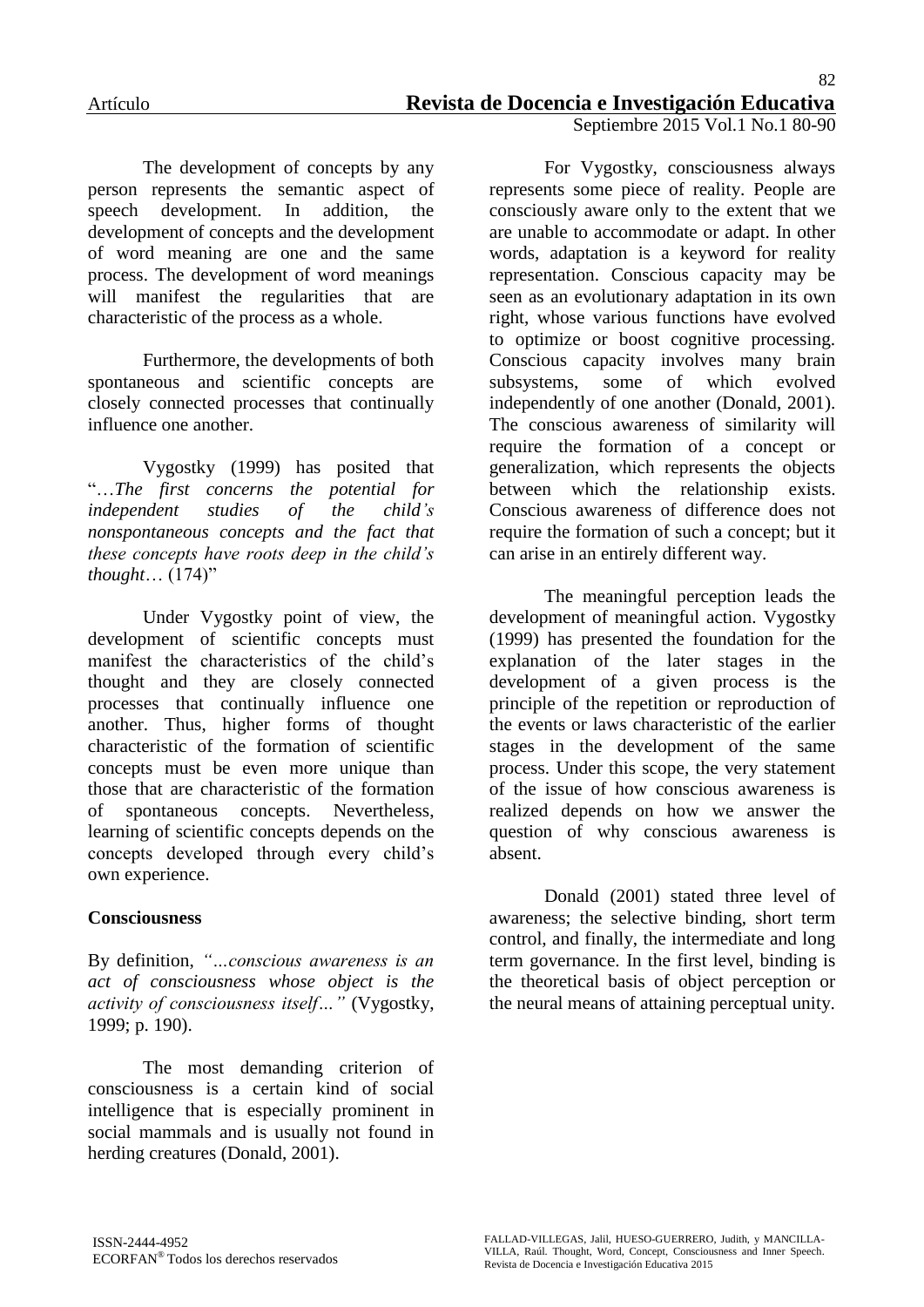This mechanism is ultimately responsible for our ability to perceive complex things. Binding is possible to be unconscious and automatic. Simple binding is restricted in its application to the raw feeling of awareness but does not address the issues of governance and control. In the second level, short term working memory grants a species autonomy from the immediate environment. In this level, awareness became able to include one focus of sensation and a concurrent one for working memory. For this level, working memory is best regarded as the second functional level of conscious capacity because it follows logically from the first and introduces new functions that are modeled to binding itself. In the third level, the concern is on the intermediate and longer-term regulation of thought and behavior. In this level, capacity builds upon the first two, further expanding the range of experience with the addition of two new elements. First is the extension of awareness into the domain of voluntary movement. The second element is a supervisory or evaluative dimension, which in the previous level executive function itself can come under the scrutiny within a wider world. These two new elements are a straightforward evolutionary expansion of some powers of the previous level. Here, the key change is the extension of voluntary intentional control into the domain of action. This expansion of capacity may explain many things about the speed, inclusiveness, abstraction, and overall power of conscious processing.

Regarding the higher level of consciousness such as community awareness, the relationship between consciousness and culture is a reciprocal one. While culture emerges from the attempts of an expanded awareness to connect with others, it is immersion in culture rather than any feature of the brain that defines our truly human modes of consciousness.

In Piaget's view, conscious awareness is realized through the displacement of the remnants of verbal egocentrism by social or by later mature thought. Conscious awareness does not arise as a necessary higher stage in concept development. It is introduced from without. One mode of action simply supplants the other and the core functions of human consciousness cannot be properly isolated and described in the short term. But the consciousness is present as an active force in the world (Donald, 2001).

But development is not a sum of the changes occurring in each of the separate functions. Rather, the fate of each functional part of consciousness depends on changes as a whole.

Remembering presupposes the activity of attention, perception, and the attribution of meaning. Perception requires attention, recognition (or memory), and understanding. These interfunctional connections and relationships are neither constant nor inessential (Donald, 2001).

For humans, early childhood is characterized by the development and differentiation of perception. In this stage, perception is the dominating function of activity and of the development of consciousness as a whole. But in the case of preschool age, the development of memory is dominant.

For Vygostky (1999) every thought contains elements of both the conscious and the unconscious. He has established that there is a great difference between the concepts of "unconscious" and "lack of conscious awareness." Where the lack of conscious awareness is not simply part of the conscious or unconscious or it does not designate a level of consciousness.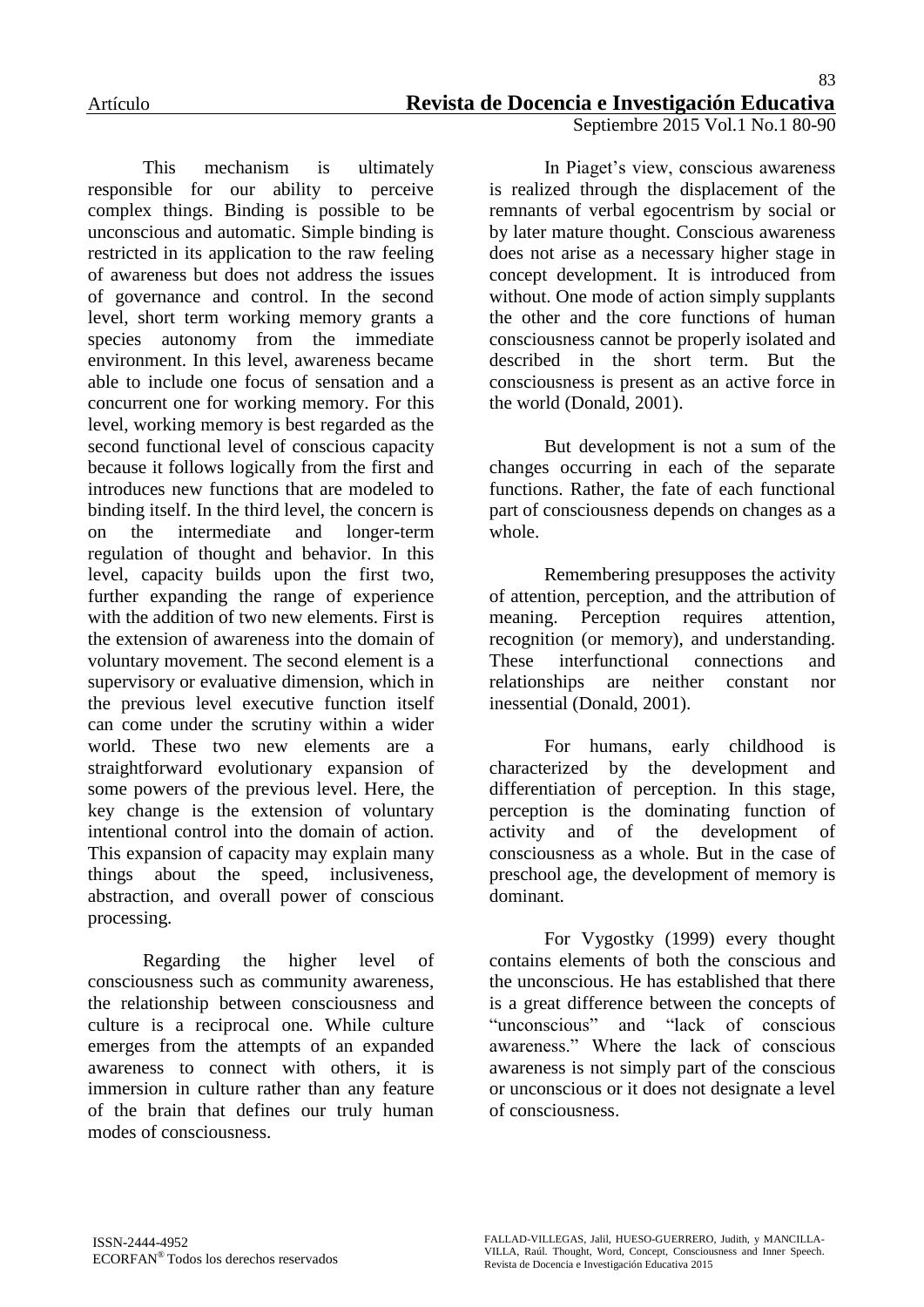Conscious awareness enters through the gate opened up by the scientific concept.

The generalization of the concept can lead us to its localization within a definite system of relationships of generality. These relationships are the foundation and the most natural and important connections among concepts. This generalization implies the conscious awareness and the systematization of concepts. It is well known that more general concepts arise in the child earlier than more specific ones where a broader concept acts as a substitute for the narrower one and the source of the lack of conscious awareness of concepts not in egocentrism but in the absence of system in the child"s spontaneous concepts.

The dependence of scientific concepts on spontaneous concepts and their influence on them is stems from the unique relationship that exists between the scientific concept and its object. The scientific concept necessarily presupposes a different relationship to the object, one that it is possible only for a concept.

Vygostky (1999) had found that conscious awareness is realized through the formation of such a system, a system, which is based on specific relations of generality among concepts. He also found that conscious awareness of concepts leads to their volitional control. By its nature, the scientific concept presupposes a system.

### **Role of the instruction on the development of consciousness**

Vygostky had stated "…*Instruction depends on development while development may or may not be influenced by instruction*… (p. 195)" but a single step in instruction can represent a hundred steps in development.

By learning new methods of thinking or new types of structures it produces a great deal more than the capacity to perform the narrow activity that was the object of instruction. Instruction is only useful when it moves ahead of development. When it does, it impels or wakens a whole series of functions that are in a stage of maturation lying in the zone of proximal development.

### **Differences from oral and written speech**

Some statements that show the differences between oral and written speech are: (a) written speech is more than the translation of oral speech into the written sign where written speech is an entirely unique speech function. (b) On one hand, through oral speech, the child has achieved a rather high level of abstraction with respect to the object world. On the other hand, with written speech, the child is presented with a new task. This means that written speech cannot repeat the developmental stages of oral speech. The abstract nature of written speech represents one of the greatest difficulties encountered by any child in order to master the writing. (3) Written speech is more abstract than oral speech in other respects as well. (4) Written speech is speech-monologue. And finally (5) written speech requires a dual abstraction from the child. It requires an abstraction from the auditory aspects of speech and an abstraction from the interlocutor.

The oral speech is regulated by the dynamics of the situation. It flows entirely from the situation in accordance with this type of situational-motivational and situationalconditioning process. In the case of written speech, a child must act with more volition with written speech than with oral speech.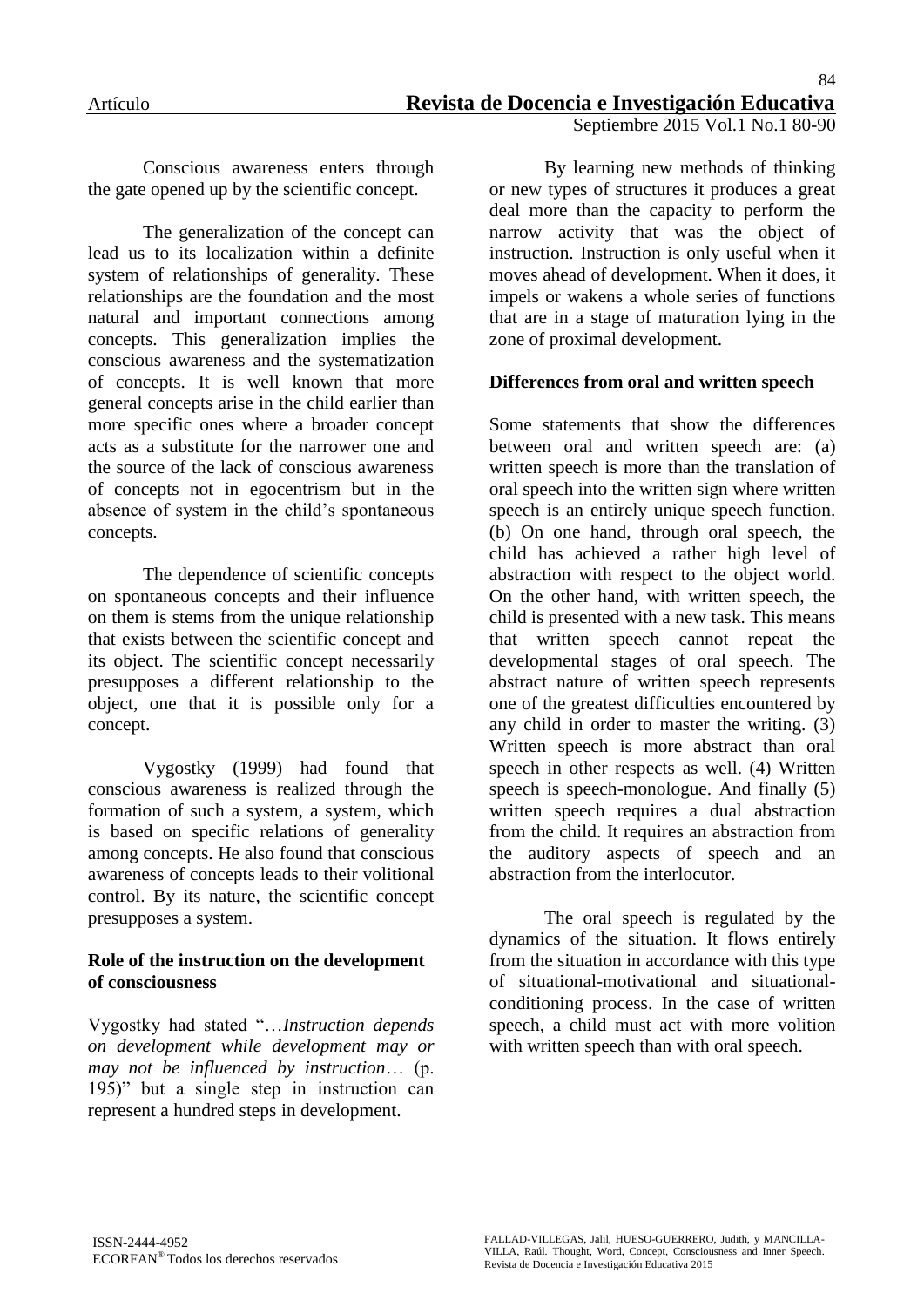Thus, by saying a new word, a child is not conscious of how he pronounces the sound and he does not intentionally pronounce each separate sound. In the case of written speech, however, he or she must become consciously aware of the word"s structure. He or she must partition it and voluntarily recreate it in written signs and due the semantic aspect of written speech also requires voluntary work on word meanings. These facts reflect on how written speech stands in a different relationship to inner speech than does oral speech while the development of external speech precedes the development of inner speech, written speech emerges only after the development of the latter.

#### **The connection between written and inner speech**

Written speech presupposes the existence of inner speech and it is possible to state that written speech is the key to inner speech. The transition from inner to written speech requires what it had called voluntary semantics, which is associated with the voluntary phonetics of written speech. But it is important to keep in mind that meaningful syntax of inner speech is completely different from that of either oral or written speech. In a certain way, the syntax of inner speech is the polar opposite of that of written speech. It is possible to say that inner speech is maximally contracted, abbreviated, and telegraphic while written speech is maximally expanded and formal, even more so than oral speech. Written speech does not contain ellipses while inner speech is filled with them.

Also, inner speech is almost entirely predicative and is completely idiomatic because with inner speech, the individual who is thinking knows the subject. While written speech requires the situation to be established in full detail so the interlocutor can understand it. Written speech is the most expanded form of speech. Even things that can be omitted in oral speech must be made explicit in written speech. Written speech must be maximally comprehensible to the other.

### **Relationships between learning a foreign language, generalization and inner speech**

To start, it is possible to states that "*the meaning of the word is a generalization*". Learning foreign and native languages have certain similarities to the development of scientific and everyday concepts, but both two sets of processes also differ profoundly in many respects such as: (1) in learning the foreign language, the child does not develop the semantic aspect of speech anew. He does not form new word meanings or learn new concepts of objects; (2) the essence of the concept or generalization lies not in the impoverishment but in the enrichment of the reality that it represents and each concept presupposes the presence of a certain system of concepts; (3) concepts of different levels of generality are possible within any given structure of generalization; (4) concepts with the same level of generality may be present within different structures of generalization.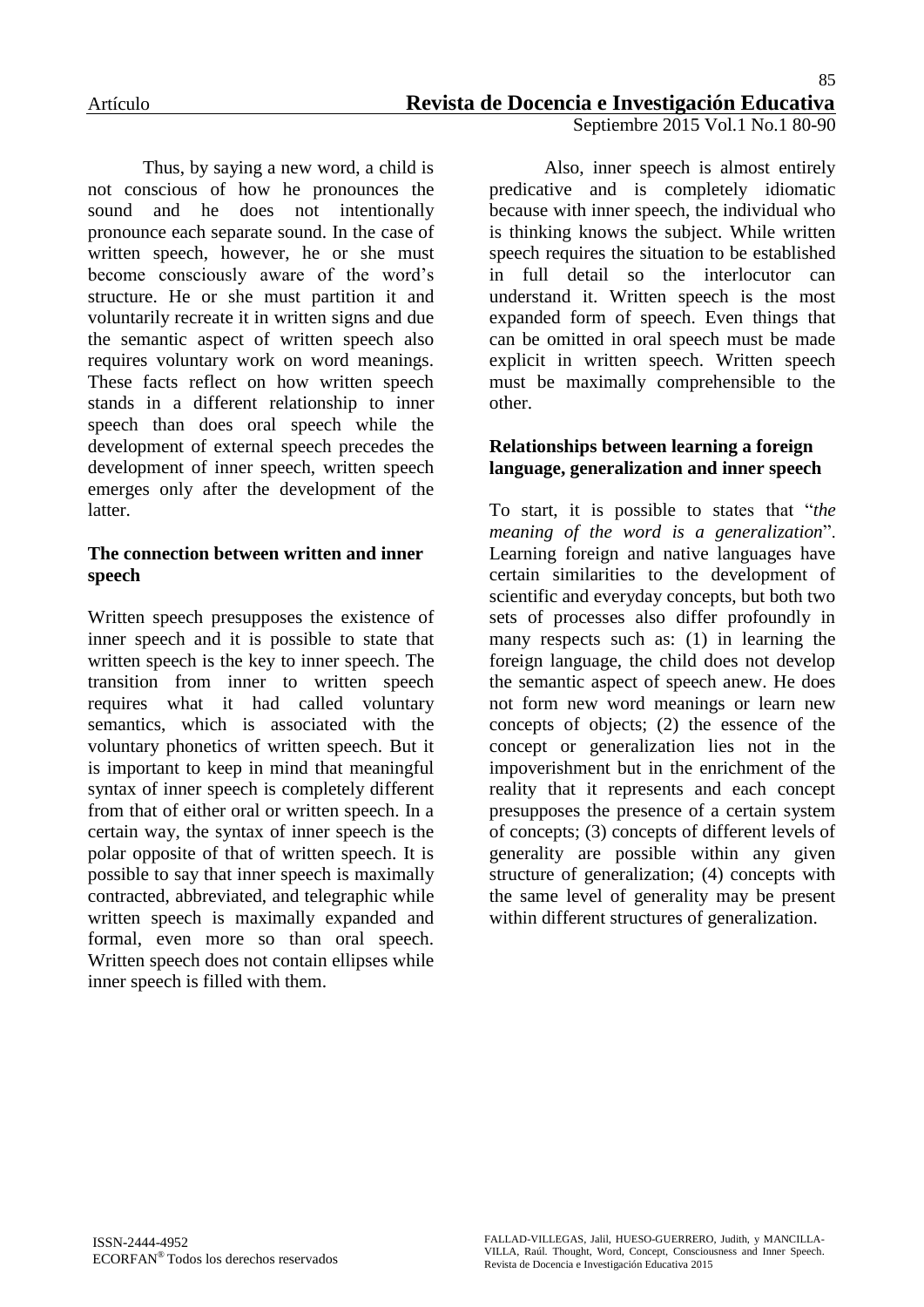# **Word Meaning**

The word meaning is a unity of both processes, thinking and speech, that cannot be further decomposed. Meaning is a necessary, constituting feature of the word itself. It is the word viewed from the inside. Word meaning is nothing other than a generalization, that is, a concept. For Vygostky (1999) word meaning is a phenomenon of thinking only to the extent that thought is connected with the word and embodied in it. The author posited that the connection between word and meaning is only associative and since the associative connection that unites the word and its meaning constitutes the foundation not only for meaningful speech but for processes.

The entire process of development is reduced to changes in the associative connections between words and objects and the development of the meaningful aspect of speech is reduced to the changes that occur in the object content of words. Thus, the understanding of speech is conceptualized as a chain of associations that arise in the mind under the influence of familiar word forms and the relationship of thought to word is not a thing but a process, a movement from thought to word and from word to thought.

### **Speech and inner speech**

The term "inner speech" or "*endophasia*" appears that the term "*inner speech*" referred to verbal memory where the word can be replaced by a mental representation or image in memory and the memory is one feature that defines the nature of inner speech. Inner speech is called unpronounced, silent, or mute speech, is speech minus sound. Inner speech is speech for oneself. External speech is speech for others. Inner speech is mute, silent speech.

Inner speech is a psychological formation that has its own unique nature, inner speech is a unique form of speech activity that has unique characteristics and stands in complex relationships to other speech forms. Inner speech is not merely what precedes or reproduces external speech. Inner speech moves in the reverse direction, from without to within. It is a process that involves the evaporation of speech in thought. Inner speech is among the most difficult domains of psychological research.

But the structure of speech is not a simple mirror image of the structure of thought nor does speech not merely serve as the expression of developed thought because the development of the semantic and external aspects of speech moves in opposite directions.

The inner speech differs from external speech in the same way that a representation of an object differs from the object itself.

The second meaning commonly attributed to the term "inner speech" implies an abbreviation of the normal speech act where inner speech is precisely the same as external speech with the exception that it is not completed.

Goldstein (Vygostky, 1999) breaks down the entire internal aspect of speech into two components. The first is the linguist's inner speech form. The second is an experience specific to speech.

Goldstein (Vygostky, 1999) places inner speech at the center the whole speech process but the center of the entire speech process cannot be identified with an experience consecrated only in intuition.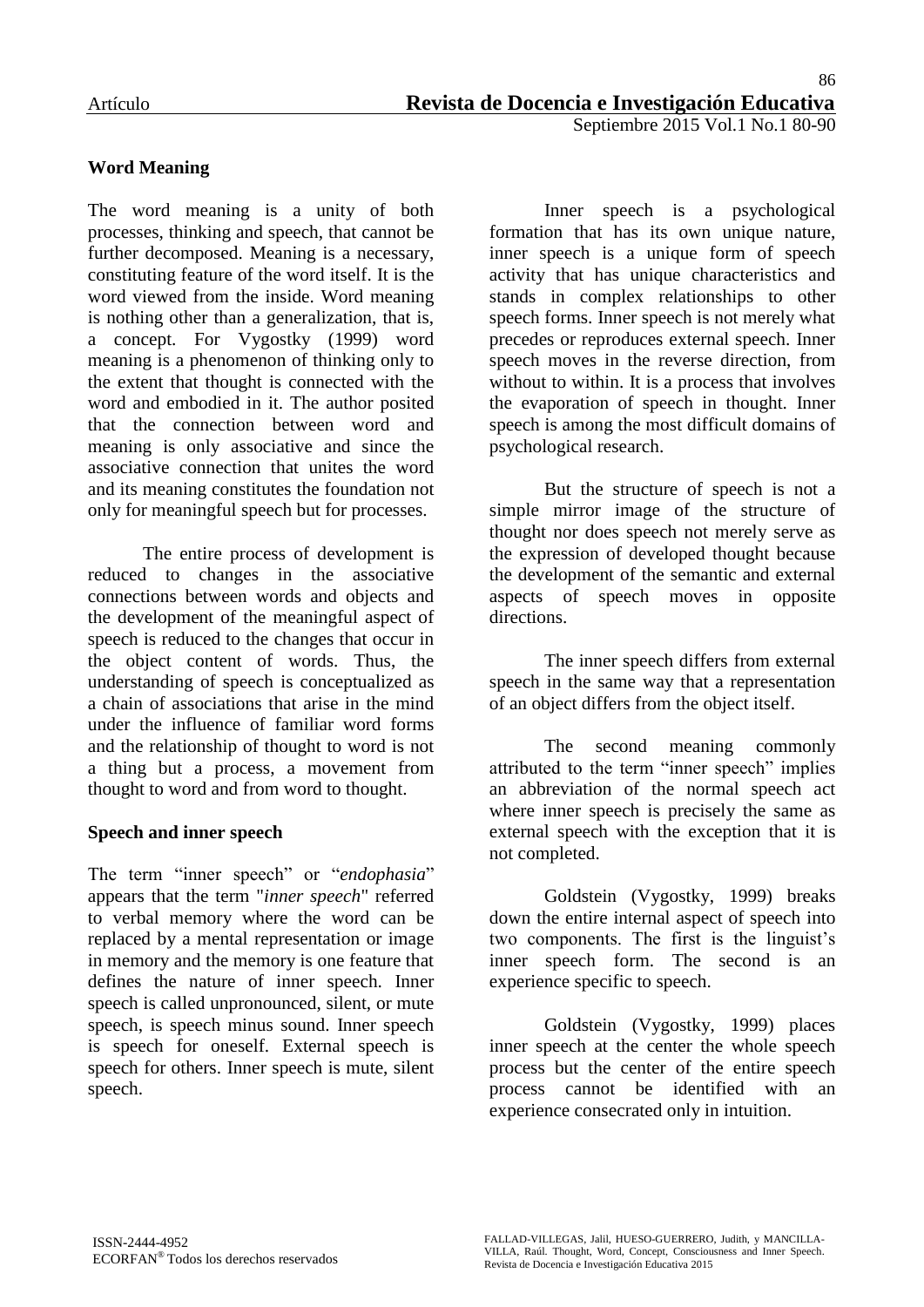It is equally wrong to identify this experience with inner speech. The identification of inner speech with this experience dissolves the structural planes that have been distinguished through psychological analysis.

The presence or absence of vocalization is not a cause that explains the nature of inner speech.

The structure of egocentric speech is similar to that of inner speech. Egocentric speech atrophies in the school-age child with several facts that forced us to associate this event with the initial development of inner speech. In this ways it is possible to consider that egocentric speech atrophies is transformed into inner speech because egocentric speech is an early form of inner speech. For Vygostky, egocentric speech is the key to the study of inner speech. Egocentric speech is still vocal and audible. Though internal in function and structure, egocentric speech is external in manifestation and is accessible to direct observation and experimentation, which is part of the development of egocentric speech toward inner speech. The fundamental difference between inner and external speech is the absence of vocalization in the former.

One of the biggest problems in the study of the inner speech is the fact that the development of inner speech does not have its roots in the external weakening of the vocal aspect of speech; it does not move from speech to whisper and from whisper to mute speech. It indicates that the development of inner speech begins with its functional and structural differentiation from external speech, that it moves from external to egocentric speech, and then from egocentric to inner speech. Thus, the drop in the coefficient of egocentric speech is a symptom of the development of a basic characteristic of inner speech, its abstraction from the vocal aspects of speech.

#### **Differences between written and inner speech**

Written speech is speech without the interlocutor and when the interlocutors share knowledge of the subject as well the direct transfer of thought through intonation.

In the case of written speech, because of the separateness of the interlocutors, understanding through hints and predicative expressions is rarely possible. When is compared with oral speech, written speech is maximally expanded as well as syntactically complex (Donald, 2001).

In written speech, the use of words to transmit what is transmitted in oral speech through intonation and the immediate perception of the situation is needed. In contrast from the monologue and written speech in particular, dialogic social interaction implies immediate expression. In monologue, the speech relationships become the determinants or sources of the experiences that appear in consciousness. It is no a surprise that written speech is the polar opposite of oral speech because the written speech facilitates speech as a complex activity.

In the case of oral speech, the tendency for predicativity arises frequently and regularly in particular types of situations. On the other hand, in written speech never arises because in inner speech, is always present. Inner speech consists entirely of psychological predicates. In contrast, written speech consists of expanded subjects and predicates but in the case of inner speech, however, the subject is always dropped. Thus, written and oral speech, are polar opposites because the former is maximally expanded, because inner and oral speech are also polar opposites, with absolute and constant predicativity governing inner speech.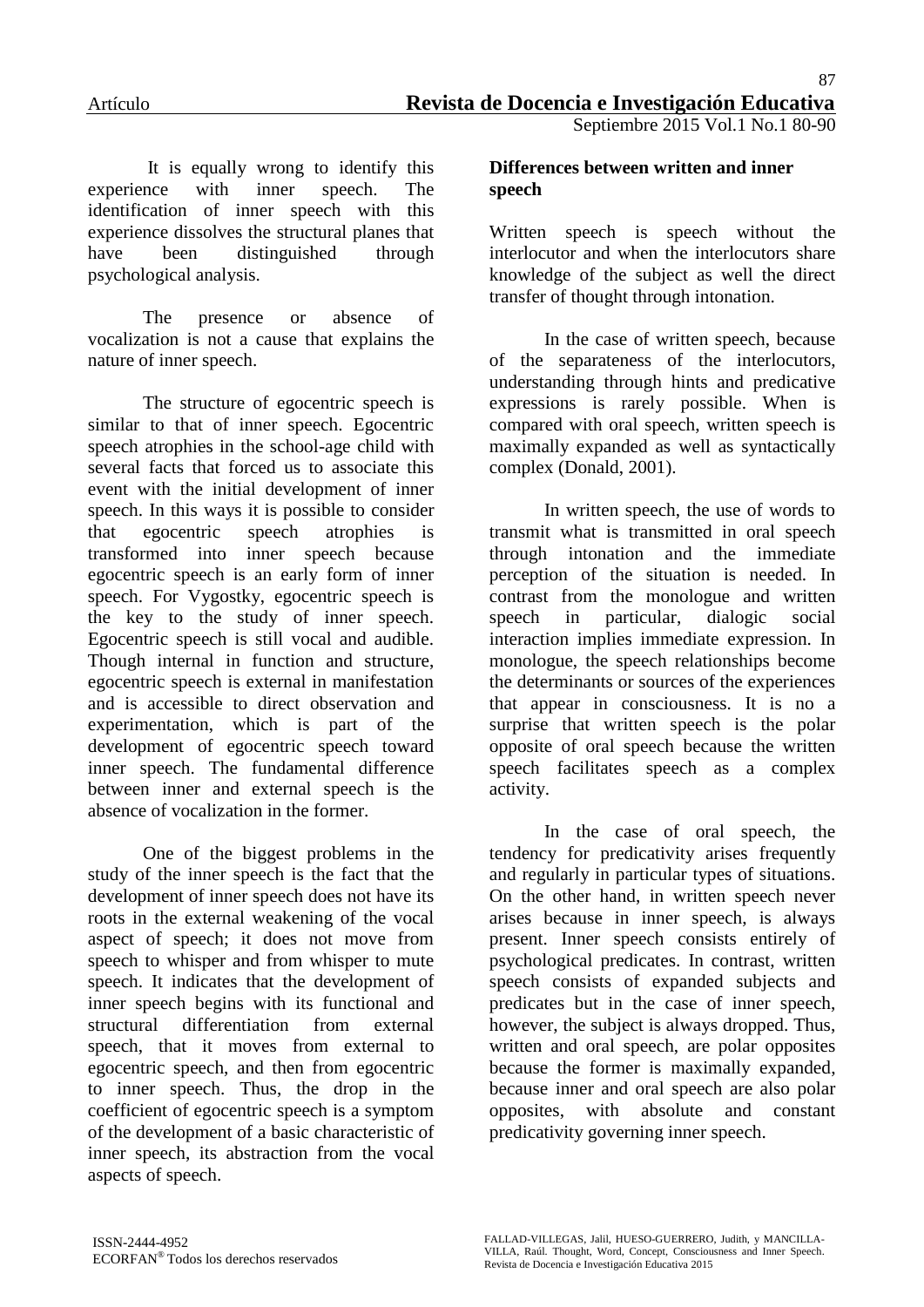The predicativity of inner speech is not the only phenomenon that lies hidden behind its obvious abbreviation. When the abbreviation of inner speech is analyzed is possible to find an entire series of structural characteristics reflected in it.

In inner speech, it is always known what our speech is about as well our internal situation, the theme of our inner dialogue. In other words, in inner speech, it is possible to know what kind of situation that arises from time to time in oral dialogue. Furthermore, inner speech always occurs in a situation comparable to that where the speaker expressed an entire thought at the tram stop through the single predicate. In inner speech, the predicate is always sufficient.

In inner speech, it is possible to find the ultimate syntactic simplification, as well the absolute condensation of thought, and finally, an entirely new syntactic structure. Thus, the abbreviation of inner speech includes a reduction in its phonetic aspect. In inner speech, we are always guessing the meaning of the complex phrase through nothing more than the initial letters of the words. In inner speech, this reduction in the phonetic aspect of speech is pervasive and consistent. Inner speech is speech carried out almost without words. The meaning of the word inner speech, is an individual meaning, a meaning understandable only in the plane of inner speech and it is because of this idiomatic nature of the semantics of inner speech that it is so difficult to comprehend and translate inner speech into normal language.

In the case of the inner speech, it is possible to always express all thoughts and sensations through a single word.

Inner speech is an internal plane of verbal thinking which mediates the dynamic relationship between thought and word. Inner speech is a unique function that can be considered the polar opposite of external speech.

Where external speech involves the embodiment of thought in the word, in inner speech the word dies away and gives birth to thought. Inner speech is a dynamic, unstable, fluid phenomenon that appears momentarily between the more clearly formed and stable poles of verbal thinking, that is, between word and thought. Inner speech is thinking in pure meanings.

### **Signs, Symbols and Human Interactionism**

Human beings always see reality through perspectives. Perspectives are made up of words and the observer to make sense out of situations by using these words. In this way, the best definition of perspective is a conceptual framework (Charon, 2004).

Reality does in fact exist. In others words, there is something actually happening out there in the world but it is impossible to know or understand it completely or in any perfectly accurate way which may be because filters (perspectives) are used. It is important to make clear that perspectives are not perceptions but are guides to our perceptions that influence what is seen and how it must be interpreted. It is clear that a perspective by its very nature is a bias. Perspectives are also different from attitudes.

Socially talking, groups and roles are what give most of us the filters through which the reality is seeing it. Most of us, believe in our perspective, but it is important to recognize that we can be too easily fooled to use perspectives that lead us far from reality as, in fact, it really is. In other words, "my perspective is better that yours" (Charon, 2004).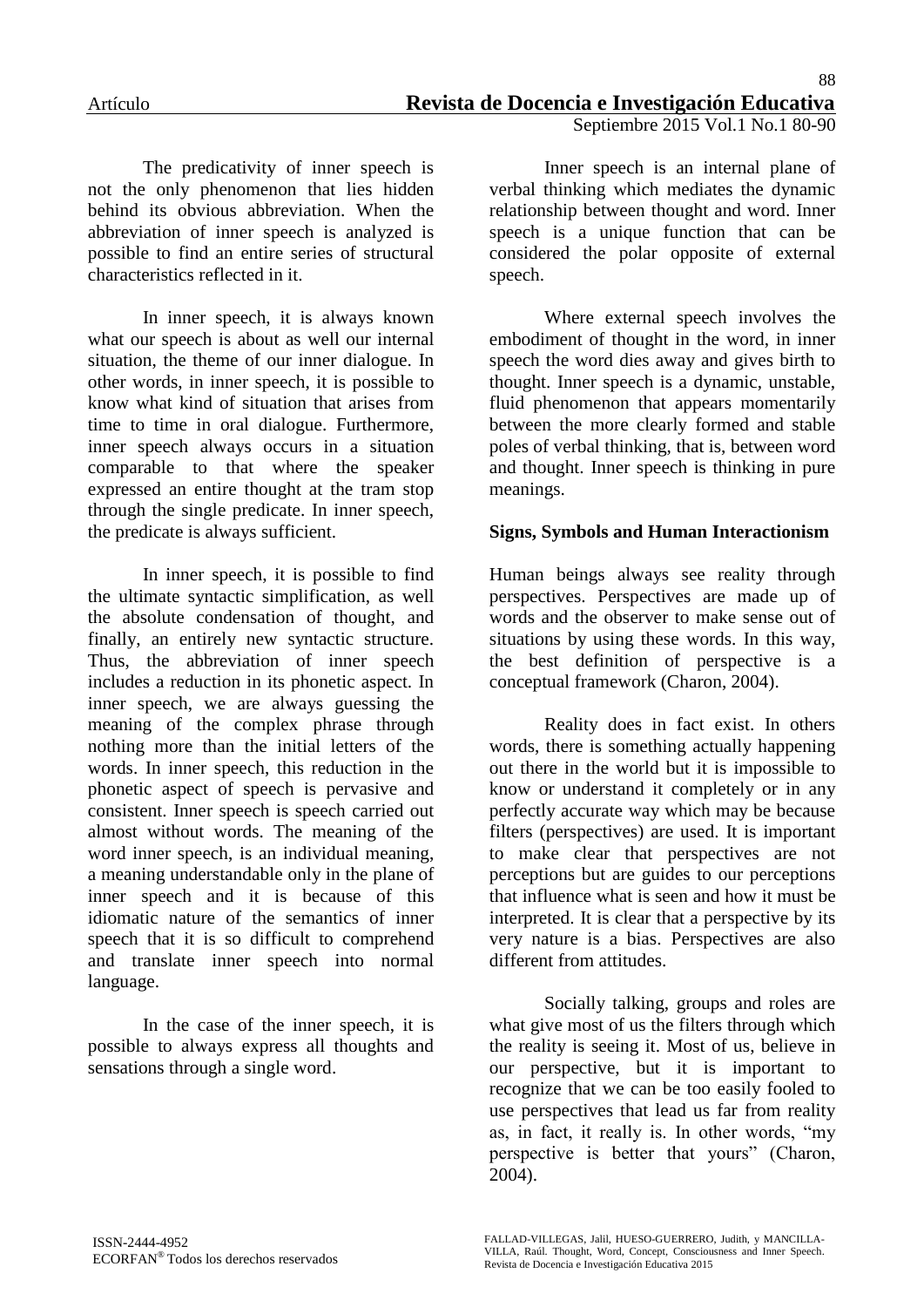The symbolic interactionism has five basic roles: the role of social interaction, the role of thinking, the role of definition, the role of the present and the role of the active human being. In the first role, instead of focusing on the individual and its personality characteristics, the symbolic interactionism is focusing on the nature of social interaction, the dynamic and social activities taking place among social members. In the second role, there is an agreement that humans act according to how they think in the specific situation, although that thinking may be influenced to some extent by our interaction, and our own thinking taking place within ourselves matters. In this way, thinking is almost central about what humans do.

In the third role, humans do not sense their environment directly; instead, they define their situation as action unfolds. In other words, humans act according to our definitions. In the fourth role our resulting actions are due to what is occurring in our current situation. This role causes unfolds in the present interaction, thinking, and definition. Finally, in the fifth role, human being is described in the perspective that implies an individual who takes an active role rather than a passive one.

The symbolic interactionism perspective takes the use of symbols and relates it to all that is human. The symbol is the central concept of the whole perspective. Human society highly depends on the nature of the individual.

The nature of the symbol makes this dependency most clear because each individual depends on society for symbols, without other people, each individual would be without a symbolic life and all the things that symbols make possible. It is clear, that due to the complexity of human society, the demands and dependency on human symbolic life because human beings have the ability to create a reality in interaction with the society as well to our self (Deacon, 1997).

Some characteristics of the symbols are: symbols are meaningful, symbols are social, symbols are significant and finally, symbols are arbitrarily. It is important to mention that word is a symbol too (Charon, 2004). Very often, symbols are distinguished from signs because the organism does not give meaning to signs and does not reflect on them but instead habitually respond to them. Humans do not often respond to signs. We can be sure that human are highly symbolic, and furthermore humans use symbols on almost every daily activity.

# **Conclusions**

We are discussed five different concepts that are intertwined in the human mind. It is clear that this epistemological discussion is not finished and a lot of research work in this field is ahead of us. Some conclusions it might be obtained out of this paper. First, these concepts are interrelated and work together in the single human mind. Second, all the concepts are highly elusive to understand, mostly due the fact that process is conducted in the mind and there is not available methodology, besides indirect research methods, for this kind of studies that allows to create valuable data that support any statements that might explain this phenomena.

Third, future research works might be conducted on the characterization of these concepts relationships in order to study the bridges among the three; inner, oral and written speeches and also, on how we can design human development and learning methodologies to increase its efficiency, and/or increase its wideness of those bridges and/or, if it is the case, to create new bridges among them.

### **References**

Bygraves, M. (1988). After thoughts. The Ulverscroft Foundation, Leicestershire, England.